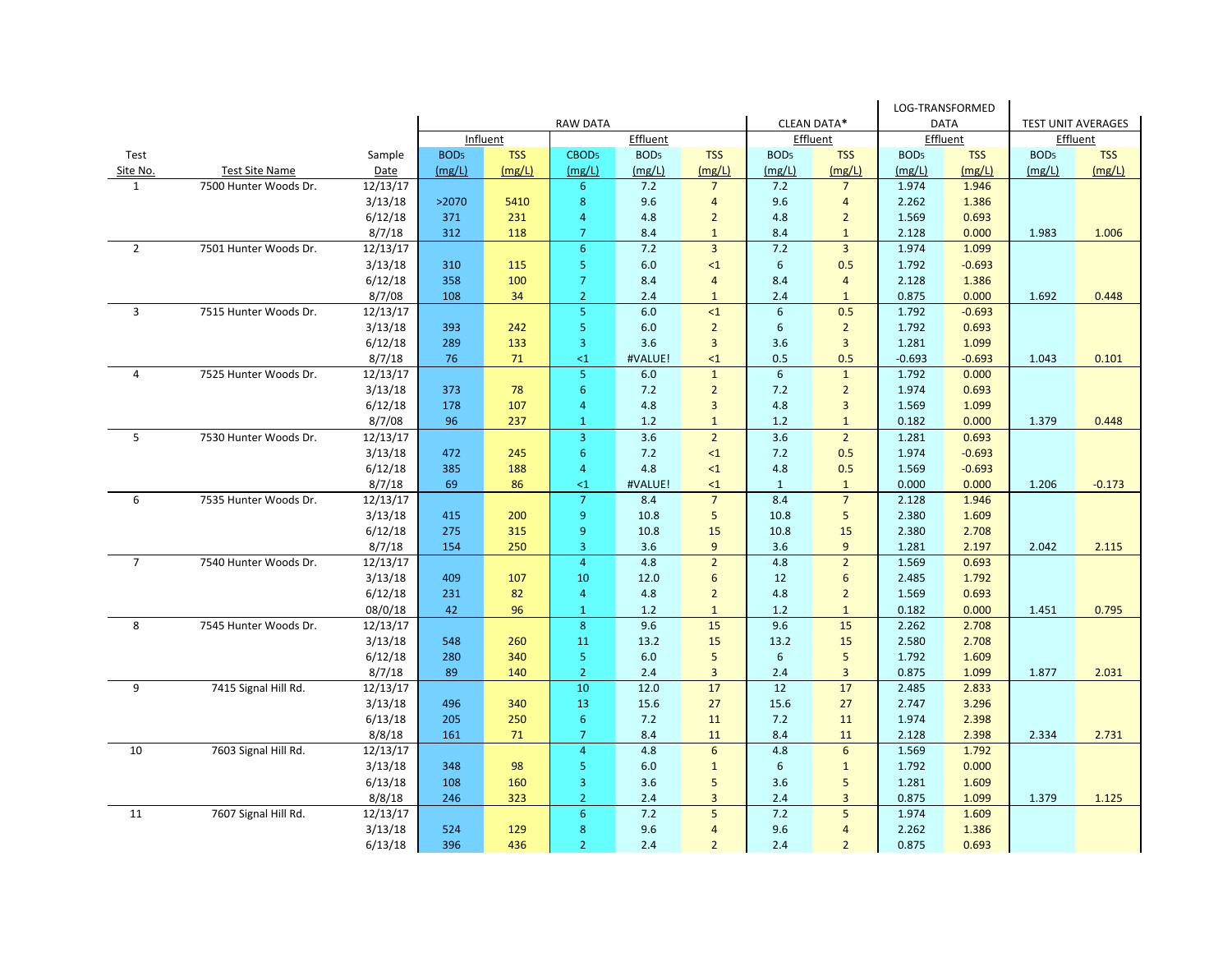|    |                       | 8/8/18   | 153 | 432  | 5 <sub>o</sub>   | 6.0  | $\overline{3}$  | 6     | $\overline{3}$   | 1.792 | 1.099    | 1.726 | 1.197    |
|----|-----------------------|----------|-----|------|------------------|------|-----------------|-------|------------------|-------|----------|-------|----------|
| 12 | 7651 Signal Hill Rd.  | 12/13/17 |     |      | $\overline{7}$   | 8.4  | 5               | 8.4   | 5                | 2.128 | 1.609    |       |          |
|    |                       | 3/13/18  | 331 | 70   | 12               | 14.4 | 11              | 14.4  | 11               | 2.667 | 2.398    |       |          |
|    |                       | 6/13/18  | 104 | 124  | $\overline{3}$   | 3.6  | 9               | 3.6   | 9                | 1.281 | 2.197    |       |          |
|    |                       | 8/8/18   | 108 | 62   | $\overline{3}$   | 3.6  | $\overline{4}$  | 3.6   | $\overline{4}$   | 1.281 | 1.386    | 1.839 | 1.898    |
| 13 | 7655 Signal Hill Rd   | 12/13/17 |     |      | $\boldsymbol{8}$ | 9.6  | $\overline{7}$  | 9.6   | $\overline{7}$   | 2.262 | 1.946    |       |          |
|    |                       | 3/13/18  | 328 | 76   | $\overline{7}$   | 8.4  | 14              | 8.4   | 14               | 2.128 | 2.639    |       |          |
|    |                       | 6/13/18  | 228 | 444  | $\overline{4}$   | 4.8  | 9               | 4.8   | 9                | 1.569 | 2.197    |       |          |
|    |                       | 8/8/18   | 152 | 82   | 5 <sub>o</sub>   | 6.0  | $\leq 1$        | 6     | 0.5              | 1.792 | $-0.693$ | 1.938 | 1.522    |
| 14 | 7705 Signal Hill Rd.  | 12/13/17 |     |      | $\overline{6}$   | 7.2  | $\leq 1$        | 7.2   | 0.5              | 1.974 | $-0.693$ |       |          |
|    |                       | 3/13/18  | 341 | 192  | $6^{\circ}$      | 7.2  | $\leq 1$        | 7.2   | 0.5              | 1.974 | $-0.693$ |       |          |
|    |                       | 6/13/18  | 166 | 201  | $\overline{2}$   | 2.4  | $\overline{3}$  | 2.4   | $\overline{3}$   | 0.875 | 1.099    |       |          |
|    |                       | 8/8/18   | 149 | 65   | $\mathbf{1}$     | 1.2  | $\mathbf{1}$    | $1.2$ | $\mathbf{1}$     | 0.182 | 0.000    | 1.251 | $-0.072$ |
| 15 | 9900 Summerwood Dr.   | 12/13/17 |     |      | $\boldsymbol{8}$ | 9.6  | 9               | 9.6   | 9                | 2.262 | 2.197    |       |          |
|    |                       | 3/13/18  | 338 | 184  | $\boldsymbol{9}$ | 10.8 | $12$            | 10.8  | 12               | 2.380 | 2.485    |       |          |
|    |                       | 6/13/18  | 108 | 113  | $\overline{7}$   | 8.4  | $\bf 8$         | 8.4   | 8                | 2.128 | 2.079    |       |          |
|    |                       | 8/8/18   | 87  | 24   | 14               | 16.8 | $\overline{7}$  | 16.8  | $\overline{7}$   | 2.821 | 1.946    | 2.398 | 2.177    |
| 16 | 9919 Summerwood Dr.   | 12/13/17 |     |      | 6 <sup>1</sup>   | 7.2  | $\overline{2}$  | 7.2   | $\overline{2}$   | 1.974 | 0.693    |       |          |
|    |                       | 3/13/18  | 335 | 108  | $6^{\circ}$      | 7.2  | 5               | 7.2   | 5                | 1.974 | 1.609    |       |          |
|    |                       | 6/12/18  | 223 | 62   | 17               | 20.4 | $6\overline{6}$ | 20.4  | $6\overline{6}$  | 3.016 | 1.792    |       |          |
|    |                       | 8/8/18   | 221 | 40   | $\overline{2}$   | 2.4  | $\overline{2}$  | 2.4   | $\overline{2}$   | 0.875 | 0.693    | 1.960 | 1.197    |
| 17 | 9939 Summerwood Dr.   | 12/13/17 |     |      | $\overline{4}$   | 4.8  | $\overline{2}$  | 4.8   | $\overline{2}$   | 1.569 | 0.693    |       |          |
|    |                       | 3/13/18  | 434 | 134  | 5                | 6.0  | $\mathbf{1}$    | 6     | $\mathbf{1}$     | 1.792 | 0.000    |       |          |
|    |                       | 6/12/18  | 312 | 100  | 6                | 7.2  | $\overline{2}$  | 7.2   | $\overline{2}$   | 1.974 | 0.693    |       |          |
|    |                       | 8/7/18   | 44  | 53   | $\mathbf{1}$     | 1.2  | $\overline{2}$  | $1.2$ | $\overline{2}$   | 0.182 | 0.693    | 1.379 | 0.520    |
| 18 | 9940 Summerwood Dr.   | 12/13/17 |     |      | 9 <sup>°</sup>   | 10.8 | $\overline{4}$  | 10.8  | $\overline{4}$   | 2.380 | 1.386    |       |          |
|    |                       | 3/13/18  | 309 | 65   | $6\phantom{a}$   | 7.2  | $\overline{2}$  | 7.2   | $\overline{2}$   | 1.974 | 0.693    |       |          |
|    |                       | 6/12/18  | 164 | 103  | $\boldsymbol{9}$ | 10.8 | 16              | 10.8  | 16               | 2.380 | 2.773    |       |          |
|    |                       | 8/7/18   | 215 | 140  | $\overline{4}$   | 4.8  | $\overline{3}$  | 4.8   | $\overline{3}$   | 1.569 | 1.099    | 2.075 | 1.488    |
| 19 | 9949 Summerwood Dr.   | 12/13/17 | 309 | 65   | 12               | 14.4 | 10              | 14.4  | 10               | 2.667 | 2.303    |       |          |
|    |                       | 3/13/18  | 310 | 29   | 13               | 15.6 | 6               | 15.6  | $\boldsymbol{6}$ | 2.747 | 1.792    |       |          |
|    |                       | 6/12/18  | 308 | 358  | $\overline{7}$   | 8.4  | $\overline{7}$  | 8.4   | $\overline{7}$   | 2.128 | 1.946    |       |          |
|    |                       | 8/7/18   | 194 | 182  | $\overline{2}$   | 2.4  | $\overline{2}$  | $2.4$ | $\overline{2}$   | 0.875 | 0.693    | 2.105 | 1.683    |
| 20 | 9950 Summerwood Dr.   | 12/13/17 |     |      | 5 <sub>o</sub>   | 6.0  | $\mathbf{1}$    | 6     | $\mathbf{1}$     | 1.792 | 0.000    |       |          |
|    |                       | 3/13/18  | 424 | 294  | $\boldsymbol{6}$ | 7.2  | $\leq 1$        | 7.2   | 0.5              | 1.974 | $-0.693$ |       |          |
|    |                       | 6/13/18  | 171 | 180  | 5 <sub>o</sub>   | 6.0  | $\overline{3}$  | 6     | $\overline{3}$   | 1.792 | 1.099    |       |          |
|    |                       | 8/7/18   | 201 | 174  | $6^{\circ}$      | 7.2  | $\mathbf{1}$    | 7.2   | $\mathbf{1}$     | 1.974 | 0.000    | 1.883 | 0.101    |
| 21 | 9959 Summerwood Dr.   | 12/13/17 |     |      | $\overline{4}$   | 4.8  | $\overline{2}$  | 4.8   | $\overline{2}$   | 1.569 | 0.693    |       |          |
|    |                       | 3/13/18  | 356 | 73   | $6^{\circ}$      | 7.2  | $\mathbf{1}$    | 7.2   | $\mathbf{1}$     | 1.974 | 0.000    |       |          |
|    |                       | 6/12/18  | 128 | 200  | $\overline{4}$   | 4.8  | $\leq 1$        | 4.8   | 0.5              | 1.569 | $-0.693$ |       |          |
|    |                       | 8/7/18   | 13  | 150  | 45               | 54.0 | $\mathbf{1}$    | 54    | $\mathbf{1}$     | 3.989 | 0.000    | 2.275 | 0.000    |
| 22 | 7560 Hunter Woods Dr. | 12/13/17 |     |      | 14               | 16.8 | $\overline{4}$  | 16.8  | $\overline{4}$   | 2.821 | 1.386    |       |          |
|    |                       | 3/13/18  | 424 | 50   | $\overline{7}$   | 8.4  | $\overline{2}$  | 8.4   | $\overline{2}$   | 2.128 | 0.693    |       |          |
|    |                       | 6/13/08  | 80  | 86   | $\overline{2}$   | 2.4  | $\mathbf{1}$    | 2.4   | $\mathbf{1}$     | 0.875 | 0.000    |       |          |
|    |                       | 8/7/18   | 112 | 82   | $\mathbf{1}$     | 1.2  | $\leq 1$        | $1.2$ | 0.5              | 0.182 | $-0.693$ | 1.502 | 0.347    |
| 23 | 7701 Signal Hill Rd.  | 12/13/17 |     |      | 11               | 13.2 | $\overline{7}$  | 13.2  | $\overline{7}$   | 2.580 | 1.946    |       |          |
|    |                       | 3/13/18  | 892 | 1140 | $\boldsymbol{8}$ | 9.6  | 9               | 9.6   | 9                | 2.262 | 2.197    |       |          |
|    |                       | 6/13/18  | 256 | 200  | 3                | 3.6  | 3               | 3.6   | $\overline{3}$   | 1.281 | 1.099    |       |          |
|    |                       | 8/8/18   | 102 | 91   | 6                | 7.2  | $\leq 1$        | 7.2   | 0.5              | 1.974 | $-0.693$ | 2.024 | 1.137    |